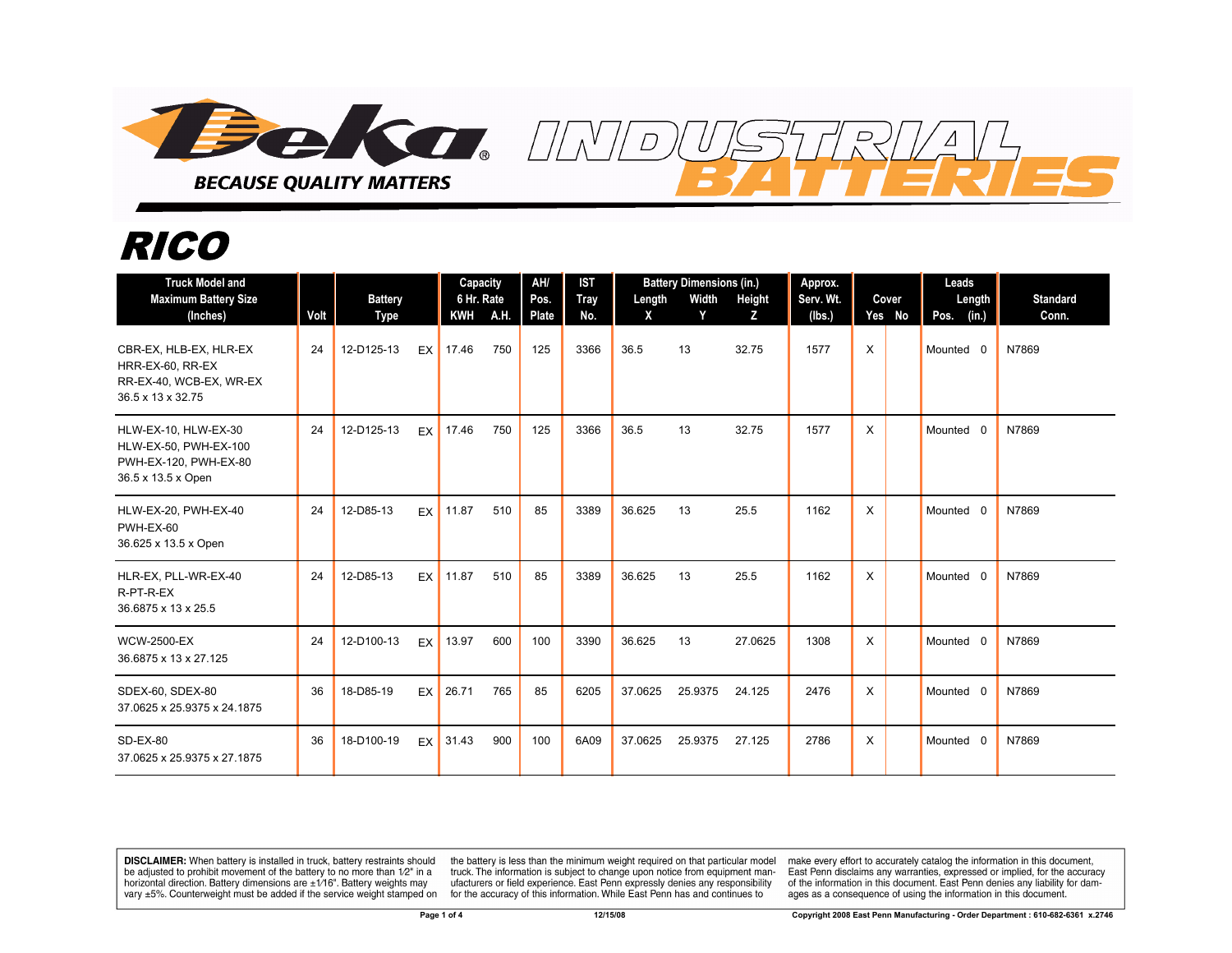| <b>Truck Model and</b>                                                                                                    |                |                                        |    | Capacity                                      |                    | AH/               | IST                  |                               | <b>Battery Dimensions (in.)</b> | Approx.                       |                      |             | Leads       |                               |                            |
|---------------------------------------------------------------------------------------------------------------------------|----------------|----------------------------------------|----|-----------------------------------------------|--------------------|-------------------|----------------------|-------------------------------|---------------------------------|-------------------------------|----------------------|-------------|-------------|-------------------------------|----------------------------|
| <b>Maximum Battery Size</b>                                                                                               |                | <b>Battery</b>                         |    | 6 Hr. Rate                                    |                    | Pos.              | <b>Tray</b>          | Length                        | Width                           | <b>Height</b>                 | Serv. Wt.            |             | Cover       | Length                        | <b>Standard</b>            |
| (Inches)                                                                                                                  | Volt           | <b>Type</b>                            |    | KWH                                           | A.H.               | <b>Plate</b>      | No.                  | X                             | Y                               | Z                             | (lbs.)               |             | Yes No      | (in.)<br>Pos.                 | Conn.                      |
| DSD-EX-40, DSD-EX-60<br>DSD-EX-80<br>39 x 27.5 x 23.75<br>See Note A                                                      | 36             | 18-D85-23                              | EX | 32.65                                         | 935                | 85                | 6929                 | 38.25                         | 27                              | 23.75                         | 2927                 | X           |             | Mounted 0                     | N7869                      |
| DSD-EX-60<br>Truck includes special EX<br>battery compartment for<br>standard battery construction<br>39 x 27.5 x 23.5    | 36<br>36<br>36 | 18-D85-23<br>18-H80-23<br>18-P95-23    |    | 32.65<br>30.73<br>36.49                       | 935<br>880<br>1045 | 85<br>80<br>95    | 6009<br>6009<br>6009 | 38.1875<br>38.1875<br>38.1875 | 26.9375<br>26.9375<br>26.9375   | 22.6875<br>22.6875<br>22.6875 | 2703<br>2595<br>2730 |             | X<br>X<br>X | B<br>20<br>B<br>20<br>B<br>20 | SB6320<br>SB6320<br>SB6320 |
| DSD-EX-60<br>Truck includes special EX<br>battery compartment for<br>standard battery construction<br>39 x 27.5 x 23.5625 | 36<br>36<br>36 | 18-D85-23<br>18-H80-23<br>18-P95-23    |    | 32.65<br>30.73<br>36.49                       | 935<br>880<br>1045 | 85<br>80<br>95    | 6022<br>6022<br>6022 | 38.1875<br>38.1875<br>38.1875 | 26.9375<br>26.9375<br>26.9375   | 23.5625<br>23.5625<br>23.5625 | 2781<br>2670<br>2809 | Χ<br>X<br>X |             | B<br>20<br>B<br>20<br>B<br>20 | SB6320<br>SB6320<br>SB6320 |
| Pegasus P-300<br>39.25 x 29.75 x Open<br>See Note B                                                                       | 72<br>72<br>72 | 18-D85-23<br>18-H80-23<br>18-P95-23    |    | 32.65 ea 935<br>30.73 ea 880<br>36.49 ea 1045 |                    | 85<br>80<br>95    | 6022<br>6022<br>6022 | 38.1875<br>38.1875<br>38.1875 | 26.9375<br>26.9375<br>26.9375   | 23.5625<br>23.5625<br>23.5625 | 2781<br>2670<br>2809 | X<br>X<br>X |             | B<br>24<br>B<br>24<br>B<br>24 | SB6320<br>SB6320<br>SB6320 |
| HLS-R<br>36.5 x 13.5 x 33                                                                                                 | 24<br>24<br>24 | 12-D125-13<br>12-H120-13<br>12-P140-13 |    | 17.46<br>16.76<br>19.56                       | 750<br>720<br>840  | 125<br>120<br>140 | 3008<br>3008<br>3008 | 30.5625<br>30.5625<br>30.5625 | 12.75<br>12.75<br>12.75         | 31.125<br>31.125<br>31.125    | 1455<br>1440<br>1470 | X<br>X<br>X |             | B<br>20<br>B<br>20<br>B<br>20 | SB6320<br>SB6320<br>SB6320 |
| HLS-R<br>39 x 16 x 33                                                                                                     | 36<br>36<br>36 | 18-D125-13<br>18-H120-13<br>18-P140-13 |    | 26.19<br>25.14<br>29.33                       | 750<br>720<br>840  | 125<br>120<br>140 | 6137<br>6137<br>6137 | 38.125<br>38.125<br>38.125    | 15.6875<br>15.6875<br>15.6875   | 31.4375<br>31.4375<br>31.4375 | 2212<br>2190<br>2234 | X<br>X<br>X |             | B<br>24<br>B<br>24<br>B<br>24 | SB6320<br>SB6320<br>SB6320 |
| <b>PR</b><br>31.5 x 13.5 x Open                                                                                           | 24<br>24<br>24 | 12-D125-13<br>12-H120-13<br>12-P140-13 |    | 17.46<br>16.76<br>19.56                       | 750<br>720<br>840  | 125<br>120<br>140 | 3008<br>3008<br>3008 | 30.5625<br>30.5625<br>30.5625 | 12.75<br>12.75<br>12.75         | 31.125<br>31.125<br>31.125    | 1455<br>1440<br>1470 | X<br>X<br>X |             | B<br>20<br>B<br>20<br>B<br>20 | SB6320<br>SB6320<br>SB6320 |
| <b>PWH</b><br>31.5 x 13.5 x Open                                                                                          | 24             | 12-D100-13                             |    | 13.97                                         | 600                | 100               | 3015                 | 30.5625                       | 12.75                           | 26.25                         | 1185                 | Χ           |             | B<br>20                       | SB6325                     |
| <b>PR</b><br>38.5 x 16 x Open                                                                                             | 36<br>36<br>36 | 18-D85-13<br>18-H80-13<br>18-P95-13    |    | 17.81<br>16.76<br>19.90                       | 510<br>480<br>570  | 85<br>80<br>95    | 6031<br>6031<br>6031 | 37.6875<br>37.6875<br>37.6875 | 15.4375<br>15.4375<br>15.4375   | 23.5<br>23.5<br>23.5          | 1547<br>1485<br>1562 | X<br>X<br>X |             | B<br>24<br>B<br>24<br>B<br>24 | SB6320<br>SB6320<br>SB6320 |

**DISCLAIMER:** When battery is installed in truck, battery restraints should be adjusted to prohibit movement of the battery to no more than  $1/2$ " in a horizontal direction. Battery dimensions are  $\pm 1/16$ ". Battery weig

the battery is less than the minimum weight required on that particular model<br>truck. The information is subject to change upon notice from equipment man-<br>ufacturers or field experience. East Penn expressly denies any respo

make every effort to accurately catalog the information in this document,<br>East Penn disclaims any warranties, expressed or implied, for the accuracy<br>of the information in this document. East Penn denies any liability for d ages as a consequence of using the information in this document.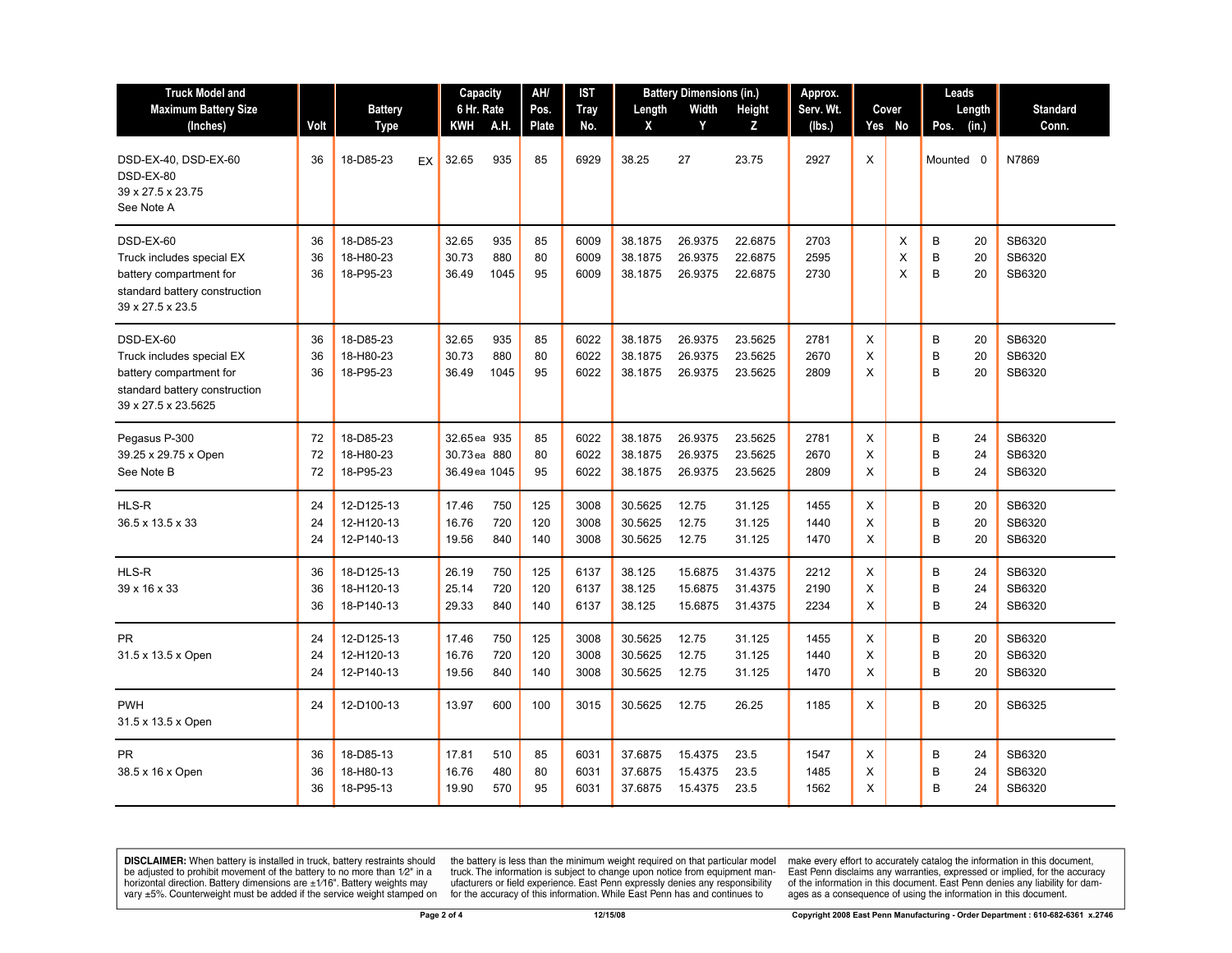| <b>Truck Model and</b>      | AH/<br><b>Battery Dimensions (in.)</b><br>Capacity<br>IST |                        |                | Approx.    |              | Leads        |                    |                |                |              |        |                    |                  |
|-----------------------------|-----------------------------------------------------------|------------------------|----------------|------------|--------------|--------------|--------------------|----------------|----------------|--------------|--------|--------------------|------------------|
| <b>Maximum Battery Size</b> |                                                           | <b>Battery</b>         | 6 Hr. Rate     |            | Pos.         | <b>Tray</b>  | Length             | Width          | Height         | Serv. Wt.    | Cover  | Length             | <b>Standard</b>  |
| (Inches)                    | Volt                                                      | Type                   | KWH            | A.H.       | <b>Plate</b> | No.          | Χ                  | Y              | Z              | (lbs.)       | Yes No | Pos. (in.)         | Conn.            |
| <b>PWH</b>                  | 36                                                        | 18-D85-13              | 17.81          | 510        | 85           | 6031         | 37.6875            | 15.4375        | 23.5           | 1547         | X      | B<br>24            | SB6320           |
| 38.5 x 16 x Open            | 36                                                        | 18-H80-13              | 16.76          | 480        | 80           | 6031         | 37.6875            | 15.4375        | 23.5           | 1485         | X      | B<br>24            | SB6320           |
|                             | 36                                                        | 18-P95-13              | 19.90          | 570        | 95           | 6031         | 37.6875            | 15.4375        | 23.5           | 1562         | X      | B<br>24            | SB6320           |
|                             |                                                           |                        |                |            |              |              |                    |                |                |              |        |                    |                  |
| PLW-WR                      | 24                                                        | 12-D85-13              | 11.87          | 510        | 85           | 3019         | 30.5625            | 12.75          | 23.25          | 1049         | Χ      | В<br>20            | SB6325           |
| 31.5 x 13.5 x Open          | 24<br>24                                                  | 12-H80-13<br>12-P95-13 | 11.17<br>13.27 | 480<br>570 | 80<br>95     | 3019<br>3019 | 30.5625<br>30.5625 | 12.75<br>12.75 | 23.25<br>23.25 | 1007<br>1059 | X<br>X | B<br>20<br>B<br>20 | SB6325<br>SB6325 |
|                             |                                                           |                        |                |            |              |              |                    |                |                |              |        |                    |                  |
| <b>PLR</b>                  | 24                                                        | 12-D125-13             | 17.46          | 750        | 125          | 3008         | 30.5625            | 12.75          | 31.125         | 1455         | X      | В<br>20            | SB6320           |
| 31.5 x 13.5 x Open          | 24                                                        | 12-H120-13             | 16.76          | 720        | 120          | 3008         | 30.5625            | 12.75          | 31.125         | 1440         | X      | B<br>20            | SB6320           |
|                             | 24                                                        | 12-P140-13             | 19.56          | 840        | 140          | 3008         | 30.5625            | 12.75          | 31.125         | 1470         | X      | B<br>20            | SB6320           |
| <b>PLR</b>                  | 36                                                        | 18-D85-13              | 17.81          | 510        | 85           | 6031         | 37.6875            | 15.4375        | 23.5           | 1547         | X      | В<br>24            | SB6320           |
| 38.5 x 16 x Open            | 36                                                        | 18-H80-13              | 16.76          | 480        | 80           | 6031         | 37.6875            | 15.4375        | 23.5           | 1485         | X      | B<br>24            | SB6320           |
|                             | 36                                                        | 18-P95-13              | 19.90          | 570        | 95           | 6031         | 37.6875            | 15.4375        | 23.5           | 1562         | X      | B<br>24            | SB6320           |
|                             |                                                           |                        |                |            |              |              |                    |                |                |              |        |                    |                  |
| PLR-T-SB                    | 72                                                        | 18-D125-15             | 30.56 ea 875   |            | 125          | 6207         | 38.1875            | 17.8125        | 31.1875        | 2542         | X      | B<br>24            | SB6320           |
| 41.25 x 18.5 x Open         | 72                                                        | 18-H120-15             | 29.33 ea 840   |            | 120          | 6207         | 38.1875            | 17.8125        | 31.1875        | 2517         | X      | B<br>24            | SB6320           |
| See Note B                  | 72                                                        | 18-P140-15             | 34.22 ea 980   |            | 140          | 6207         | 38.1875            | 17.8125        | 31.1875        | 2567         | X      | B<br>24            | SB6320           |
| PLR-T-SB                    | 72                                                        | 18-D125-19             | 39.29 ea 1125  |            | 125          | 6174         | 38.1875            | 22.3125        | 31.4375        | 3196         | X      | В<br>24            | SB6320           |
| 41.25 x 23.5 x Open         | 72                                                        | 18-H120-19             | 37.71 ea 1080  |            | 120          | 6174         | 38.1875            | 22.3125        | 31.4375        | 3164         | X      | B<br>24            | SB6320           |
| See Note B                  | 72                                                        | 18-P140-19             | 44.00 ea 1260  |            | 140          | 6174         | 38.1875            | 22.3125        | 31.4375        | 3228         | X      | B<br>24            | SB6320           |
|                             |                                                           |                        |                |            |              |              |                    |                |                |              |        |                    |                  |
| <b>R-LPRH</b>               | 24                                                        | 12-D100-13             | 13.97          | 600        | 100          | 3015         | 30.5625            | 12.75          | 26.25          | 1185         | X      | B<br>20            | SB6325           |
| 31.5 x 13.5 x Open          |                                                           |                        |                |            |              |              |                    |                |                |              |        |                    |                  |
|                             |                                                           |                        |                |            |              |              |                    |                |                |              |        |                    |                  |
| <b>HLW</b>                  | 24                                                        | 12-D100-13             | 13.97          | 600        | 100          | 3015         | 30.5625            | 12.75          | 26.25          | 1185         | X      | B<br>20            | SB6325           |
| 36.5 x 13.5 x Open          |                                                           |                        |                |            |              |              |                    |                |                |              |        |                    |                  |
| <b>HLW</b>                  | 36                                                        | 18-D100-13             | 20.95          | 600        | 100          | 6214         | 37.6875            | 15.4375        | 26.25          | 1739         | X      | B<br>24            | SB6320           |
| 39 x 16 x Open              |                                                           |                        |                |            |              |              |                    |                |                |              |        |                    |                  |
|                             |                                                           |                        |                |            |              |              |                    |                |                |              |        |                    |                  |
| R-LT-S                      | 24                                                        | 12-D85-13              | 11.87          | 510        | 85           | 3019         | 30.5625            | 12.75          | 23.25          | 1049         | X      | B<br>20            | SB6325           |
| 31.5 x 13.5 x Open          | 24                                                        | 12-H80-13              | 11.17          | 480        | 80           | 3019         | 30.5625            | 12.75          | 23.25          | 1007         | X      | B<br>20            | SB6325           |
|                             | 24                                                        | 12-P95-13              | 13.27          | 570        | 95           | 3019         | 30.5625            | 12.75          | 23.25          | 1059         | X      | В<br>20            | SB6325           |
| RJ-GT                       | 24                                                        | 12-D85-13              | 11.87          | 510        | 85           | 3019         | 30.5625            | 12.75          | 23.25          | 1049         | X      | B<br>20            | SB6325           |
| 31.5 x 13.5 x Open          | 24                                                        | 12-H80-13              | 11.17          | 480        | 80           | 3019         | 30.5625            | 12.75          | 23.25          | 1007         | X      | B<br>20            | SB6325           |
|                             | 24                                                        | 12-P95-13              | 13.27          | 570        | 95           | 3019         | 30.5625            | 12.75          | 23.25          | 1059         | X      | B<br>20            | SB6325           |
|                             |                                                           |                        |                |            |              |              |                    |                |                |              |        |                    |                  |

**DISCLAIMER:** When battery is installed in truck, battery restraints should be adjusted to prohibit movement of the battery to no more than  $1/2$ " in a horizontal direction. Battery dimensions are  $\pm 1/16$ ". Battery weig

the battery is less than the minimum weight required on that particular model<br>truck. The information is subject to change upon notice from equipment man-<br>ufacturers or field experience. East Penn expressly denies any respo

make every effort to accurately catalog the information in this document,<br>East Penn disclaims any warranties, expressed or implied, for the accuracy<br>of the information in this document. East Penn denies any liability for d ages as a consequence of using the information in this document.